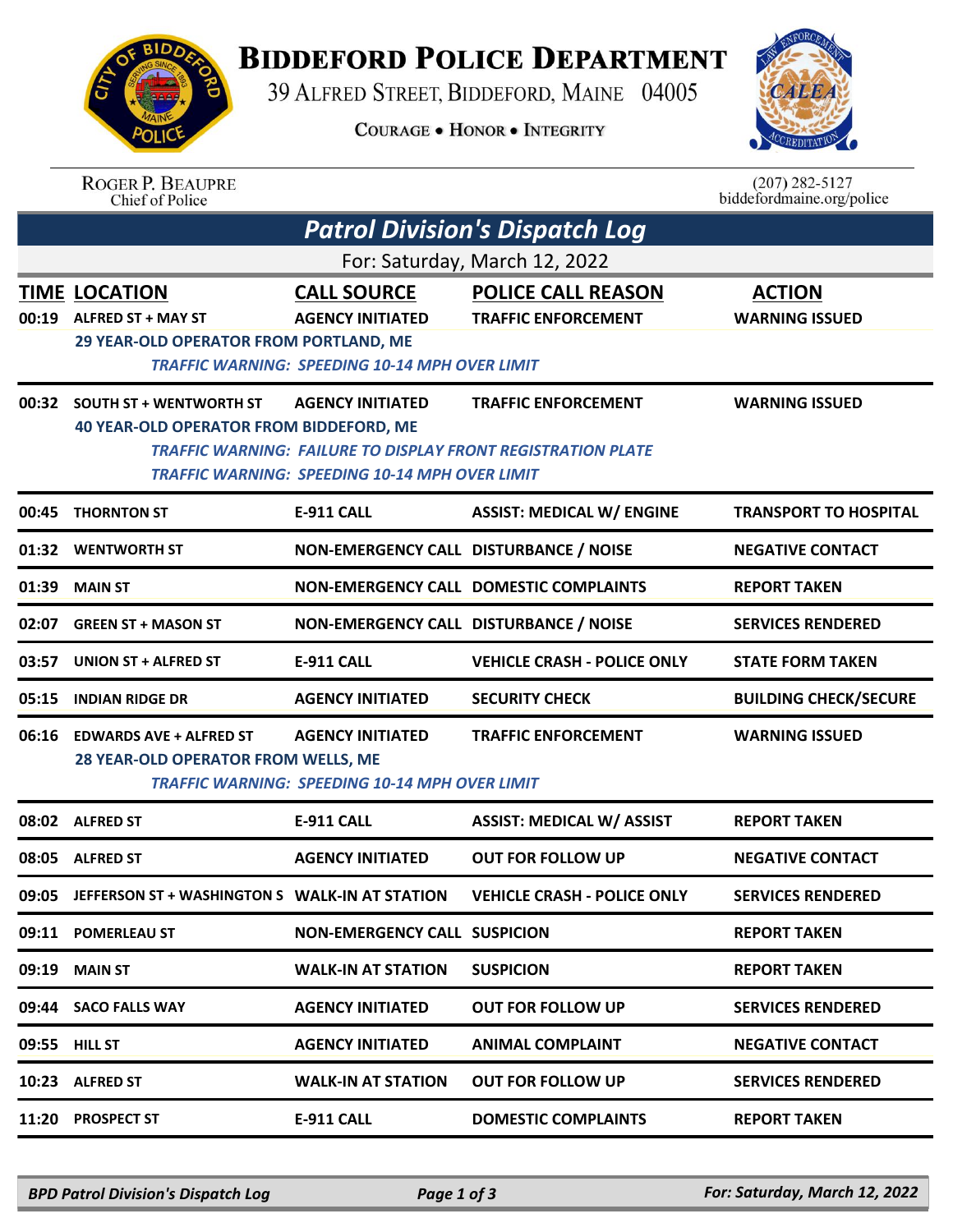|       | <b>TIME LOCATION</b><br>11:53 WENTWORTH ST                                                    | <b>CALL SOURCE</b><br>NON-EMERGENCY CALL DISTURBANCE / NOISE                      | <b>POLICE CALL REASON</b>                                                                       | <b>ACTION</b><br><b>UNFOUNDED</b> |
|-------|-----------------------------------------------------------------------------------------------|-----------------------------------------------------------------------------------|-------------------------------------------------------------------------------------------------|-----------------------------------|
|       | 12:26 BOULDER WAY                                                                             | <b>WALK-IN AT STATION</b>                                                         | <b>THEFT</b>                                                                                    | <b>NO ACTION REQUIRED</b>         |
|       | 13:07 ALFRED ST                                                                               | <b>AGENCY INITIATED</b>                                                           | <b>OUT FOR FOLLOW UP</b>                                                                        | <b>SERVICES RENDERED</b>          |
|       | 13:44 UNION ST                                                                                | NON-EMERGENCY CALL TRESPASSING                                                    |                                                                                                 | <b>SERVICES RENDERED</b>          |
|       | 14:56 HEALTHCARE DR                                                                           | <b>NON-EMERGENCY CALL ALARM - POLICE</b>                                          |                                                                                                 | <b>BUILDING CHECK/SECURE</b>      |
|       | 15:06 HILL ST                                                                                 | <b>AGENCY INITIATED</b>                                                           | <b>ANIMAL COMPLAINT</b>                                                                         | <b>NEGATIVE CONTACT</b>           |
|       | 15:11 MAIN ST                                                                                 | <b>AGENCY INITIATED</b>                                                           | <b>OUT FOR FOLLOW UP</b>                                                                        | <b>SERVICES RENDERED</b>          |
|       | 15:31 GOOCH ST                                                                                | <b>NON-EMERGENCY CALL ALARM - POLICE</b>                                          |                                                                                                 | <b>BUILDING CHECK/SECURE</b>      |
|       | 16:02 ALFRED ST                                                                               | <b>AGENCY INITIATED</b>                                                           | <b>OUT FOR FOLLOW UP</b>                                                                        | <b>SERVICES RENDERED</b>          |
|       | 16:03 SOUTH ST + WESTERN AVE<br>52 YEAR-OLD OPERATOR FROM BIDDEFORD, ME                       | <b>AGENCY INITIATED</b><br><b>TRAFFIC WARNING: FAILING TO STOP AT STOP SIGN</b>   | <b>TRAFFIC ENFORCEMENT</b>                                                                      | <b>WARNING ISSUED</b>             |
| 16:26 | <b>SOUTH ST + RIVER RD</b><br><b>46 YEAR-OLD OPERATOR FROM BIDDEFORD, ME</b>                  | <b>AGENCY INITIATED</b><br><b>TRAFFIC CITATION: SPEEDING 15-19 MPH OVER LIMIT</b> | <b>TRAFFIC ENFORCEMENT</b><br>TRAFFIC WARNING: OPERATE VEHICLE W/O VALID INSPECTION CERTIFICATE | <b>WARNING ISSUED</b>             |
| 16:56 | <b>ELM ST</b>                                                                                 | <b>NON-EMERGENCY CALL ROAD HAZARD</b>                                             |                                                                                                 | <b>NEGATIVE CONTACT</b>           |
| 17:21 | <b>BELMONT AVE</b>                                                                            | <b>AGENCY INITIATED</b>                                                           | <b>OUT FOR FOLLOW UP</b>                                                                        | <b>SERVICES RENDERED</b>          |
| 17:42 | <b>WENTWORTH ST</b>                                                                           | NON-EMERGENCY CALL ANIMAL COMPLAINT                                               |                                                                                                 | <b>UNFOUNDED</b>                  |
|       | 18:28 SACO FALLS WAY                                                                          | <b>AGENCY INITIATED</b>                                                           | <b>OUT FOR FOLLOW UP</b>                                                                        | <b>NEGATIVE CONTACT</b>           |
|       | 18:48 ALFRED ST                                                                               |                                                                                   | NON-EMERGENCY CALL VEHICLE CRASH - POLICE ONLY                                                  | <b>STATE FORM TAKEN</b>           |
|       | 19:04 SOUTH ST                                                                                |                                                                                   | NON-EMERGENCY CALL TRAFFIC ENFORCEMENT                                                          | <b>WARNING ISSUED</b>             |
|       | 19:19 JEFFERSON ST + ADAMS ST<br>31 YEAR-OLD OPERATOR FROM BIDDEFORD, ME                      | <b>AGENCY INITIATED</b>                                                           | <b>TRAFFIC ENFORCEMENT</b><br><b>TRAFFIC WARNING: OPERATING WITHOUT HEADLIGHTS AFTER DARK</b>   | <b>WARNING ISSUED</b>             |
|       | 19:19 POMERLEAU ST                                                                            | E-911 CALL                                                                        | <b>DISTURBANCE / NOISE</b>                                                                      | <b>NEGATIVE CONTACT</b>           |
|       | 20:15 NOREASTER WAY                                                                           | NON-EMERGENCY CALL DISABLED VEHICLE                                               |                                                                                                 | <b>SERVICES RENDERED</b>          |
|       | 20:30 ALFRED ST + PRECOURT ST<br>DEFENDANT: EMILY T WARD  AGE: 39  RESIDENT OF: WESTBROOK, ME | <b>AGENCY INITIATED</b><br><b>CHARGE: OPERATING WITH SUSPENDED REGISTRATION</b>   | <b>DISABLED VEHICLE</b>                                                                         | <b>SUMMONS ISSUED</b>             |
|       | 20:39 CLEAVES ST                                                                              |                                                                                   | NON-EMERGENCY CALL VEHICLE CRASH - POLICE ONLY                                                  | <b>REPORT TAKEN</b>               |
|       | 21:33 ELM ST<br>DEFENDANT: AMY L FECTEAU  AGE: 42  RESIDENT OF: SACO, ME                      | <b>E-911 CALL</b><br><b>CHARGE: LEAVING SCENE OF MOTOR VEHICLE ACCIDENT</b>       | <b>VEHICLE CRASH - POLICE ONLY</b>                                                              | <b>SUMMONS ISSUED</b>             |